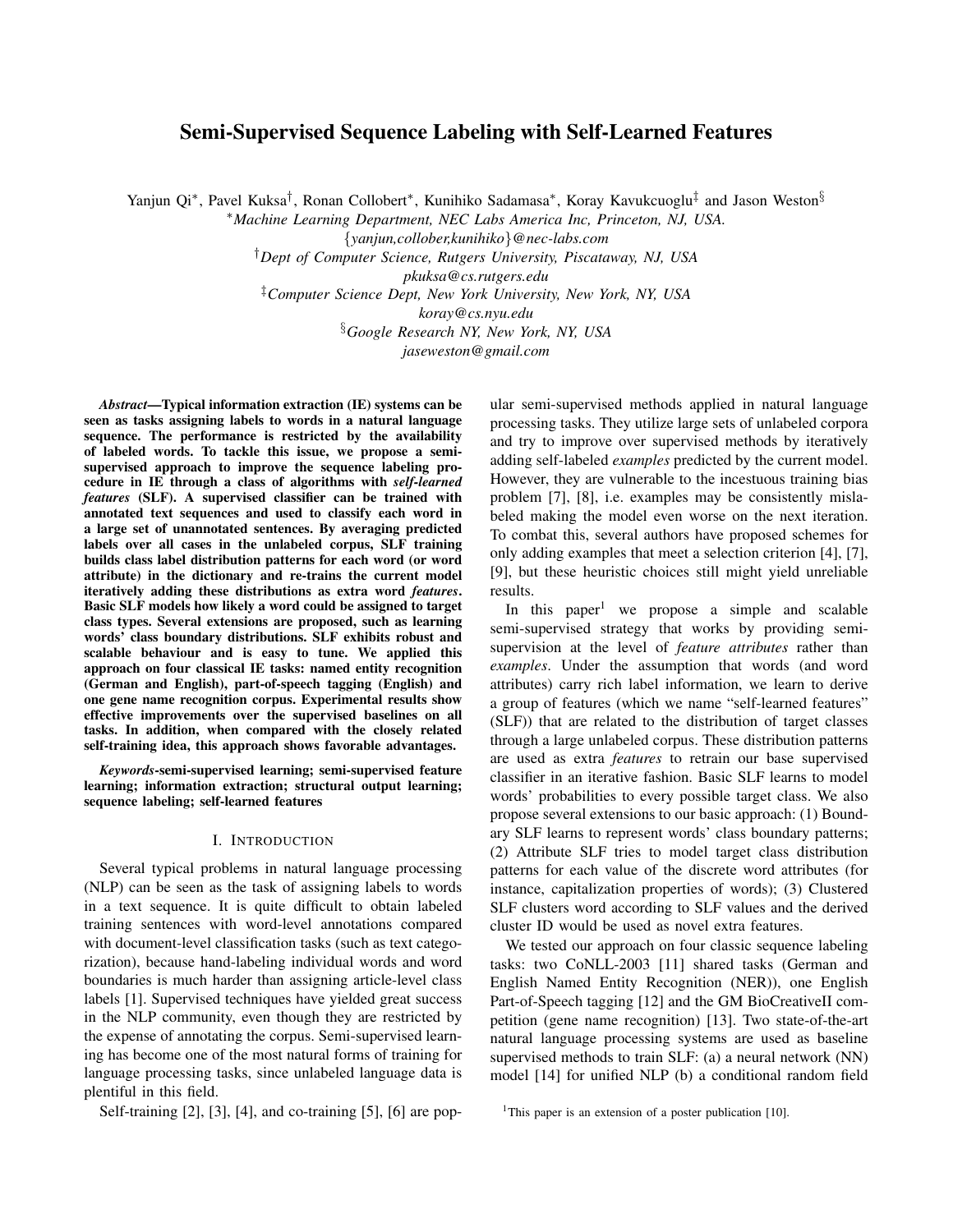(CRF) [15] which has shown success in many information extraction tasks. We observed improvements from using SLF in various setups: compared to the baseline classifiers, to semi-supervised auxillary task and to self-training, whenever we applied it. In particular we achieved a state-of-the art result of 75.72 F1 on the German NER task and token error rate 2.73% on the English POS task. Moreover, SLF models exhibit robust behavior since noisy self-labeled examples are *not* added (as in self-training). It is also highly scalable to large unlabeled corpora (for instance, English Wikipedia).

## II. METHODS

Unlike most popular semi-supervised approaches (details in Section IV), we propose to induce features from a large corpus of unannotated examples in a supervised fashion, and then use these features to augment the feature space of the labeled set. Since this is an orthogonal method for improving accuracy, it can be combined with many of the other semisupervised methods (section IV).

SLF relies on the key observation that individual words carry significant label information, since they are fundamental building blocks of NLP systems. In the following, we describe our basic model: word-level SLF first, and then go on to describe several extensions.

We consider the setting where one is given labeled training examples  $\{(\mathbf{x}_i, \mathbf{y}_i)\}_{i=1,\dots,L} \in \mathcal{X} \times \mathcal{Y}$  and a large unlabeled set of examples  $\{x_i^*\}_{i=1,\dots,U} \in \mathcal{X}$  where the unlabeled set is much larger than the labeled one  $(U \gg L)$ .

In particular for the sequence labeling tasks which we focus on in this paper,  $X$  is the set of all sequences composed of elements which take on a finite set of possible values, e.g. sequences of words (or in the general case this could include other discrete types of word attributes as well, e.g. capital types, POS tags, stem-ends, etc.). That is, we will assume an input sequence  $\mathbf{x} = (x_1, \dots, x_{|\mathbf{x}|})$ , where  $|\mathbf{x}|$ means the length of the sequence. Its  $j_{th}$  item is  $x_j \in \mathcal{D}$ , with  $D$  representing a dictionary of size  $|D|$ , for instance a vocabulary of English words. The labels  $\mathcal{Y} \in \{1, \ldots, K\}$ are the K classes a sequence can be assigned to, e.g. NER system labels atomic elements in the sentence into categories such as "PERSON", "COMPANY", or "LOCATION".

# *A. Basic method: Word SLF*

We define the basic self-learned features for a given word  $w \in \mathcal{D}$  as a feature vector  $SLF(w) \in \mathbb{R}^K$  which models the probability to each target class this word might be assigned with,

$$
SLF(w) = (SLF(w)1, ..., SLF(w)K),
$$

where

$$
SLF(w)_i = P(\mathbf{y} = i|w, \text{ where } w \in \mathbf{x}), \quad (1)
$$

That is, the  $i<sup>th</sup>$  dimension measures the probability of label  $y = i$  being assigned given that word w is present in the input sequence x (Figure 1). This distribution is of course unknown but can be estimated from the training set or, critically, can be *re-estimated* using an unlabeled corpus by applying a trained classifier.

We thus define the empirical SLF for a given word as:

$$
\overline{\text{SLF}}(w)_i = \frac{|\{j : f(\mathbf{x}_j^*) = i \ \wedge \ w \in \mathbf{x}_j^*\}|}{|\{k : w \in \mathbf{x}_k^*\}|},\qquad(2)
$$

where  $f(\cdot)$  is a classifier trained to predict  $y \in \mathcal{Y}$  given  $x \in \mathcal{X}$ . In equation 2 the numerator counts the number of sequences that have been classified as type  $i$  and include the word w. The denominator describes the total number of sequences including the word  $w$  in the unlabeled corpus. Essentially this distribution measures the proportion of text sequences assigned as class  $i$  given word  $w$  is present. This distribution could be smoothed by a Bayesian Beta Prior in extreme cases (e.g. infrequent words) [16].

We hence propose the following iterative semi-supervised training algorithm (pseudo-code in Table I):

1) Define the feature representation  $\phi(w)$  for a word w, and the representation for an example, sequence x, as:

$$
\Phi(\mathbf{x}) = (\phi(x_1), \dots, \phi(x_{|\mathbf{x}|}))
$$

- 2) Train a classifier  $f(\cdot)$  on training examples  $(\mathbf{x}_i, \mathbf{y}_i)$ using the feature representation  $\Phi(\cdot)$ .
- 3) Augment the representation of words with their SLF (word-class distributions in the basic SLF model):

$$
\overline{\phi}(w) = (\phi(w), \overline{\text{SLF}}(w))
$$
 (3)

using the current model  $f(.)$  to compute equation (2) and redefine  $\Phi(\mathbf{x}) = (\overline{\phi}(x_1), \dots, \overline{\phi}(x_{|\mathbf{x}|})).$ 

4) Iterate steps 2-3 until performance does not improve.

# *B. Modified Word SLF in Window-based Sequence Labeling*

Many NLP tasks can be treated as sequence segmentation or sequence labeling where prediction performance is measured with word-level evaluations. A classical way to handle these tasks is to utilize a *window-based* approach where the tagging algorithm considers a window of a fixed size around each word we want to label (Figure 1).

To apply SLF learning for this case, we propose the *modified self-learned features* for words where we are interested in class distributions only for the words to be labeled:

$$
\overline{\text{SLF}}(w)_i = \frac{|\{j : f(\mathbf{x}_j^*) = i \ \wedge \ w = (\mathbf{x}_j^*)_m\}|}{|\{k : w = (\mathbf{x}_k^*)_m\}|},\qquad(4)
$$

where

$$
m = (|\mathbf{x}_j^*| + 1)/2
$$

Here we only count the sequences (sliding text windows) whose middle word (with the index  $m$ ) matches to the word w. However, we still augment all words in the window with  $\overline{\text{SLF}}(\cdot)$  features. This actually gives a pattern of possible context (neighboring) tags for the middle word of interest.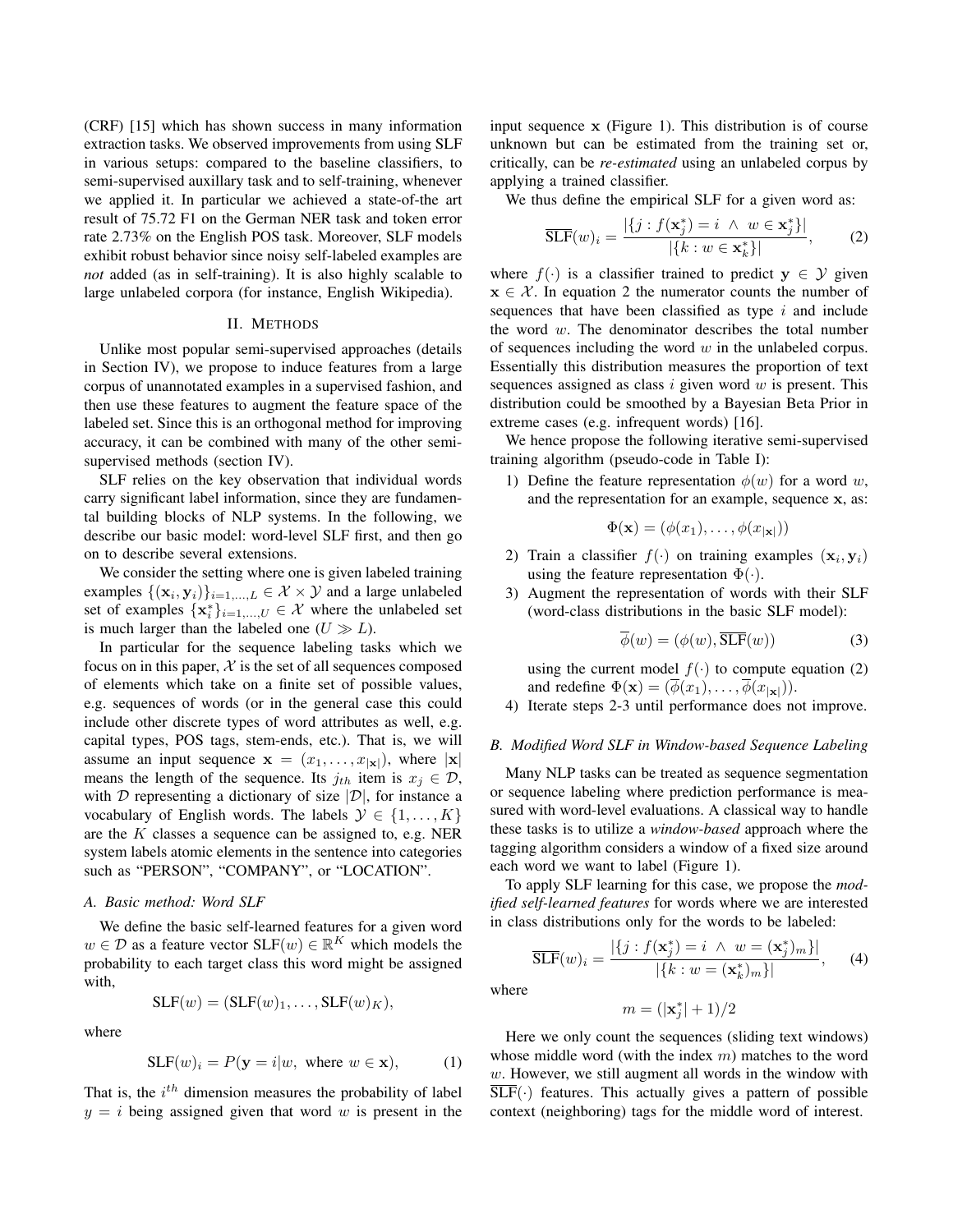Table I PSEUDO-CODE FOR BASIC SLF.



# *D. Extension (2): Boundary SLF*

For NLP tasks like named entity recognition or gene name recognition, rare words (words with very low frequency) are normally the hardest examples to label in the sequence since the training set could hardly cover them. In this case, we could consider to model those words which happen frequently before (or after) a certain class label. Later, when a rare word needs to be labeled, its neighborhood words might be able to provide strong indications of its target class types if these words are always in the boundary of a certain class. Table II lists several examplar words that are usually very close to named entities (person names or gene names). Clearly some words carry strong class boundary information.

Based on the above observation, we extend the basic SLF strategy to incorporate the class bounary distributions. Basic SLF (Equation 1) models the probability of label  $y = i$  being assigned given the word  $w$  present in the input sequence  $x$ . Boundary SLF (BSLF) models how likely the word  $w$  is right before or after a certain class (assuming class t):

$$
SLF''(w)_{t,1} = P(\mathbf{y}_i = t | w \in \{(\mathbf{x}_i)_1, \dots, (\mathbf{x}_i)_{m-1}\})
$$
  

$$
SLF''(w)_{t,2} = P(\mathbf{y}_i = t | w \in \{(\mathbf{x}_i)_{m+1}, \dots, (\mathbf{x}_i)_{|\mathbf{x}_i|}\})
$$

where m is the middle index in a given "window"  $x_i$ (sequence), as before. Thus, similar to Equation 3, we have

$$
\overline{\phi}''(w) = (\phi(w), \overline{\text{SLF}}(w), \overline{\text{SLF}}''(w))
$$
\n(7)

We show experimentally that this extension effectively improves the gene name recognition task which suffers a lot from the "rare word" problem.

# *E. Extension (3): Clustered SLF*

For a given word  $w$  (or attribute), SLF defines a feature vector  $SLF(w) \in \mathbb{R}^{K'}$ .  $K' = K$  in basic SLF and its value depends on the SLF extension (Figure 1). Words exhibiting similar empirical class distribution patterns have



Figure 1. Modified SLF for window-based sequence labeling. Inputs x are windows of a fixed size ( $|x| = 5$  in this case). The middle word in the window is the word to be tagged.

#### *C. Extension (1): Attribute SLF*

In the basic SLF, we learn to derive the class-distribution features for each word in the vocabulary from a large unlabeled corpus. Besides words, there exist a number of word attributes that are important for typical NLP problems, such as capitalization properties of words, stem-ends and prefix strings. These attributes are normally discrete and from a finite dictionary of values. For instance, the attribute "capitalization" could have values of "YES" (the first letter of the word is capital letter) or "NO".

Similar to words, some important attributes describing words also carry rich class information, because they are also essential building blocks of natural languages. We could treat them the same way as words and learn their SLF from the unlabeled set: we call this 'Attribute SLF' (ASLF) learning.

Suppose an input example x is a sequence of words, plus the "capitalization" of each word. Assuming  $c$  represents the "capitalization" of each word, each element in the sequence x has the format  $x_i = (w, c)$ , and Equation 1 is modified to handle  $c$ :

$$
SLF'(c)_i = P(\mathbf{y} = i|c, \text{ where } c \in \mathbf{x}), \tag{5}
$$

We then augment the representation of words with both the word SLF and attribute SLF compared to Equation 3 in the iterative algorithm (Table I):

$$
\overline{\phi}'(w, c) = (\phi(w), \overline{\text{SLF}}(w), \phi'(c), \overline{\text{SLF}}'(c))
$$
 (6)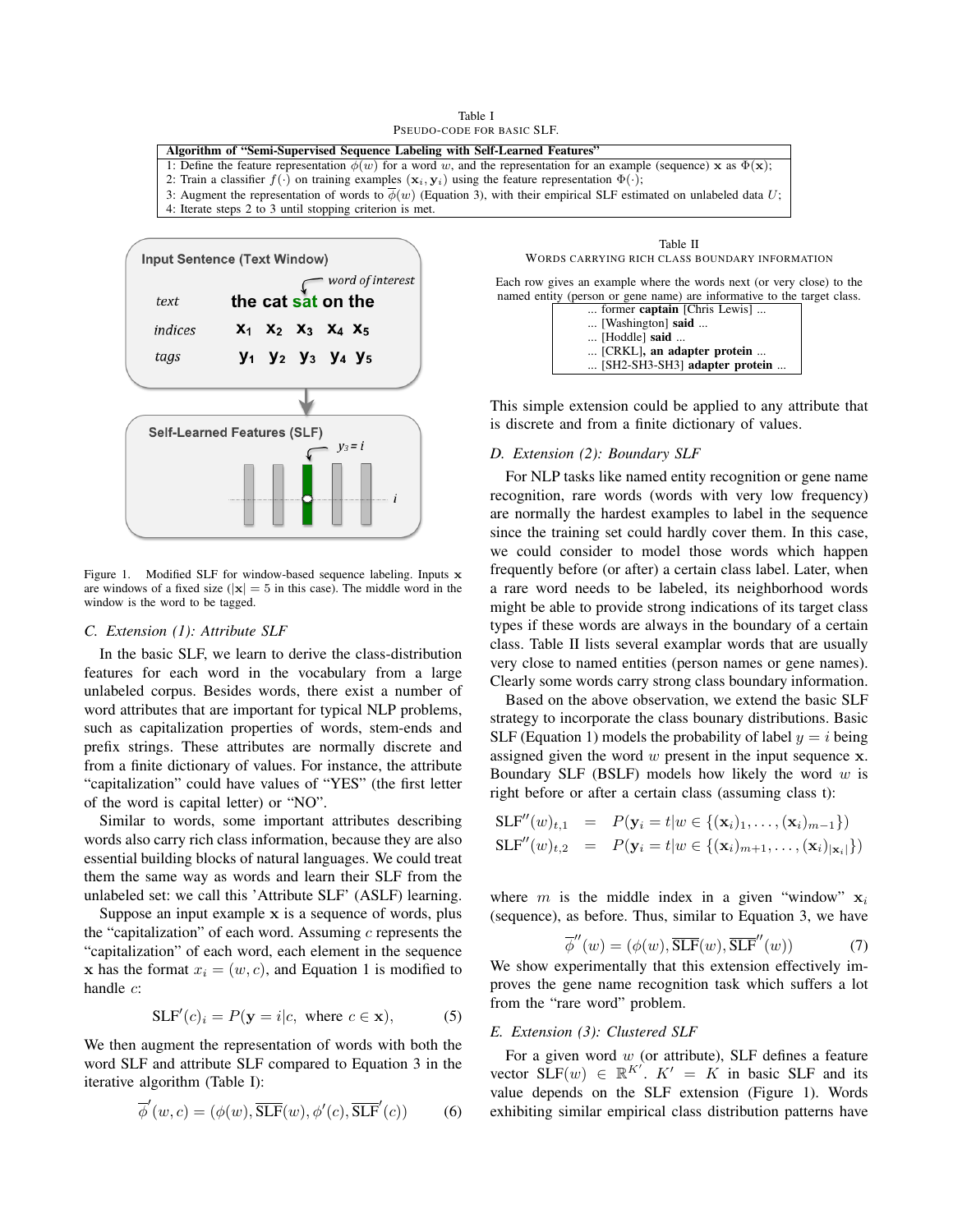similar SLF feature vectors. Thus grouping them together might give stronger indications of target sequence labels or class boundaries.

Here we explored a vector quantization (VQ) technique[17] to convert SLF distibution vectors to prototype vectors. VQ clusters (or quantizes) groups of values together instead of one at a time. The groups of values are called *input vectors* and the quantization levels are called *code vectors*. The set of all *code vectors* is called the *codebook*. Quantization techniques allow the modeling of SLF feature vectors by the distribution of codebook vectors.

Formally speaking, we have SLF feature vectors for every word  $w$  in the dictionary  $D$ ,

$$
\Omega = \{SLF(w_1), SLF(w_2), ..., SLF(w_D)\}
$$

where  $SLF(w_i) \in \mathbb{R}^{K'}$ . We use C to represent the codebook set which includes N codebook vectors,  $C =$  $\{C_1, C_2, ..., C_N\}.$ 

Then VQ tries to optimize (minimize) the following objective function, to find the codebook  $C$  and to round off the input vectors into code vectors,

$$
\frac{1}{\mathcal{D} * K'} \sum_{d=1}^{\mathcal{D}} ||\text{SLF}(w_d) - C_k||^2.
$$
 (8)

For each input vector  $SLF(w_d)$ , VQ tries to find the best code vector  $C_k$  it could be quantized into (to optimize the above function). Each vector  $SLF(w)$  would be assigned to one of the code vectors in the codebook after VQ step. Thus we use the indices of this code vector as the new feature for the word  $w$ . Essentially the whole process clusters all the words in the dictionary into multiple  $(N)$  clusters and then uses the cluster ID as the feature representation instead (a binary vector with all zeros apart from the  $ID^{th}$ dimension which is set to 1). Since this is basically a  $k$ means clustering, we call this extension "clustered SLF" (CSLF).

## *F. Advantages of SLF*

Like self-training and co-training our algorithm (i) iteratively tries to improve its model; and (ii) is a wrapper approach that can use a supervised (or semi-supervised) classifier as a "base learner". However, our algorithm also has the following benefits:

- It has no incestuous bias from introducing new examples with incorrect labels as in self-training, as no examples are added.
- It does not require tricky selection heuristics as in selftraining algorithms.
- The supervised model can *learn* if the SLF features are relevant or not (it can ignore or downweight them if it wants).
- The constructed  $\overline{\text{SLF}}$  features contain information about the potential label of an example containing these

words. This is collected by averaging over many unlabeled examples hence infrequent mistakes can be smoothed out and potentially corrected on the next iteration.

- In a sequence labeling task, the  $\overline{SLF}$  features for neighboring words are highly informative for the word to be labeled.
- This algorithm is highly scalable (it adds a few features to the model, not lots of extra examples).

In addition, SLF vectors give a robust abstraction of predicted class (or boundary) distributions for each word (or discrete attribute) in a large unlabeled corpus. This semisupervsied strategy provides a SLF matrix (having size  $D*K$ for basic SLF where  $D$  is the size of the word vocabulary and  $K$  is the number of possible values for the target label). This matrix can be trained before-hand and utilized later for NLP prediction as long as the basic words are available. For example, in the case of online NER prediction, efficiency and speed are critical for online systems. Some of the features, such as part-of-speech tags, are quite slow to extract online. In this situation, we could make NER predictions relying on only basic word features (that are fast to extract, such as low-case word and capitalzation information), plus the well-trained SLF patterns from better models that incorporate harder to compute features. In the Results section we show that this setting achieves much better performance compared to sequence tagging relying only on basic features.

# III. BASELINE SEQUENCE LABELING SYSTEMS

In this paper, we focus on NLP sequence labeling problems which can be treated as multi-class classification (assigning labels to words). As a wrapper approach, our method could be applied on any baseline sequence tagger. We choose two state-of-the-art systems to test our approach: (1) a deep neural network (NN) framework for unified NLP processing [14]; (2) a conditional random field model (CRF) which has been proved successful in many NLP tagging tasks.

# *A. Sequence Labeling with Deep Neural Network (NN)*

The authors in [14] proposed a deep neural network (NN) framework for semantic role labeling in English. In this paper we adapt this framework on named entity recognition and part-of-speech tagging problems.

Traditional NLP approaches usually extract a rich set of hand-crafted features from the sentence. In contrast, this deep neural network framework provides a unified framework to handle NLP tasks and processes an input sentence by several layers of feature extraction. The features in all the layers of the network are automatically trained by backpropagation to be relevant for the target task. The first layer is a lookup-table layer which map raw words into real-valued vectors (which are learnt) for processing by subsequent layers towards the targets. The second layer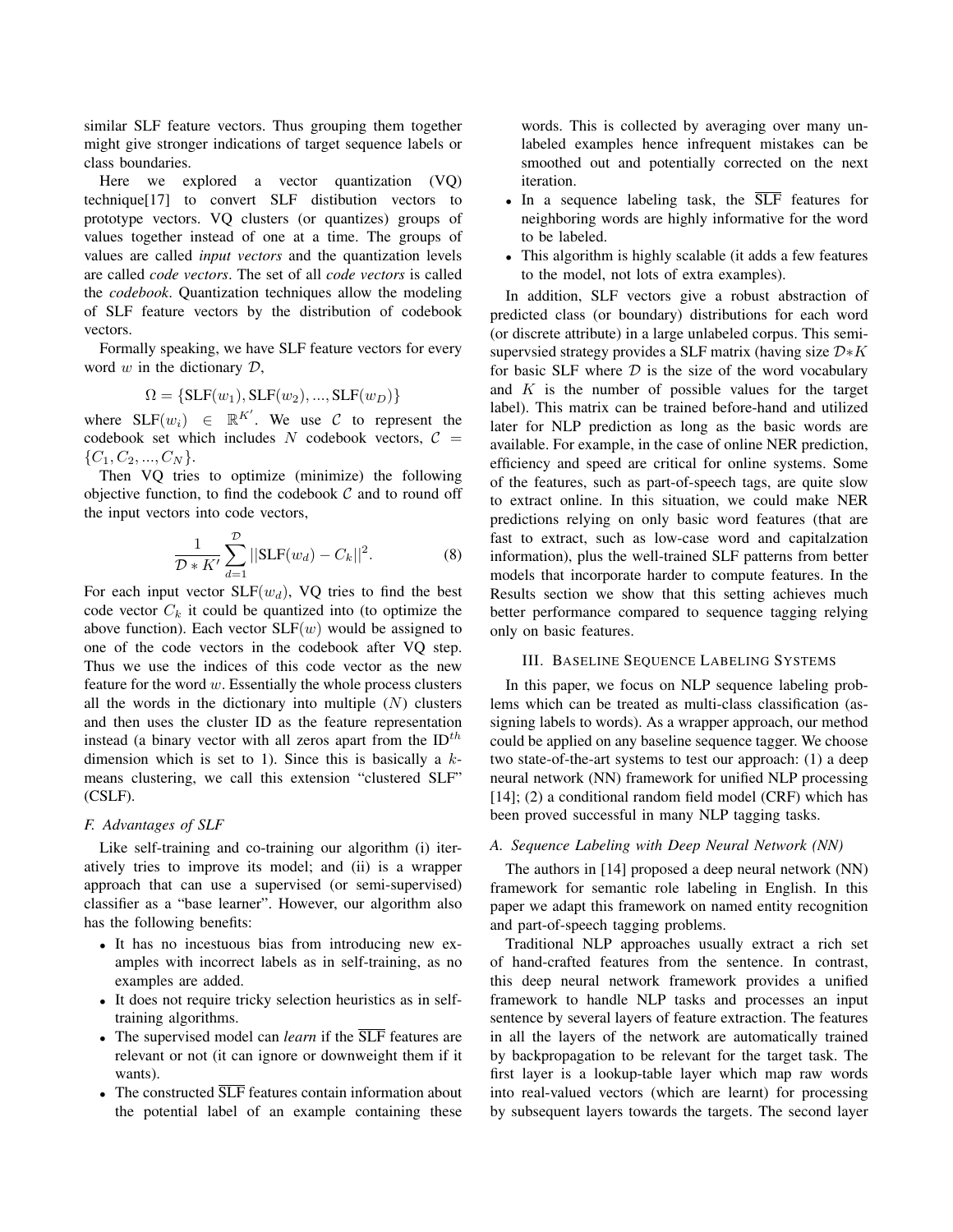extracts features from the sentence treating it as a *sequence* with local and global structure (a sliding window approach). The remaining layers are classical NN layers. We employ one hidden layer for both NER and POS tasks.

Leveraging Unlabeled Data with an Auxillary Task: Language Model Training Semi-supervision was used in this deep NN framework through a so-called "language modeling" strategy. Relying on the abundant unlabeled text data freely available on the web, the authors [14] proposed the unsupervised LM task to model natural human language sequences (English in their case) (also deep NN based). The motivation is: for most NLP tagging tasks, words semantically similar can be usually exchanged with no impact on the labels. The proposed LM tried to force two natural sentences  $s^1$  and  $s^2$  with same semantic tags to have a close representation in the feature extraction layers. The features (embedding) learned by the lookup-table layer from this LM-NN essentially clusters semantically similar words. Then weights of this LM lookup-table are used to initialize the entries in word lookup-table for the target sequence labeling task, e.g. NER (which ends up similar to multi-tasking with the LM). Our experimental results show that this auxillary task is very useful for NLP sequence labeling and our SLF could improve over this semi-supervision as well. We trained two language models (one for German and the other for English, both with the Wikipedia corpus).

Viterbi Training: For sequence tagging such as NER or chunking, each entity normally involves more than one word. The unified deep NN framework described above utilizes a labeling-per-word strategy without exploring dependencies among targeted classes. For example, for each NER tag type, the popular IOBES tagging style could make totally 17 classes for sequence classification, with clear dependencies between certain tag types. In this paper, we handle the local dependency through a Viterbi-style structured prediction technique (dynamic programming), which increases the performance of this NN framework effectively. Our SLF models used *without* Viterbi have a somewhat similar function to the Viterbi, since the predicted class-distribution of the surrounding neighbor words should obey the local depencies as well, and can be used during predictions. In the section V, we compared the performance of adding SLF features when using Viterbi analysis or not, to measure how much these two techniques overlap.

SLF in Deep NN Framework: It is straighforward to apply the SLF learning in the above deep NN framework. Unlike normal word features (essentially, letter patterns), SLF vectors (except clustered SLF) could be used directly, since they are numerical values already. For all words (or discrete attributes) in the sliding text window centered at the word of interest, SLF distributions are concatenated, added to other attributes' lookup-table outputs, and then fed into the second NN layer for sequential labeling.

## *B. Conditional Random Field*

Conditional random fields (CRFs) [15] achieve state-ofthe-art performance across a broad spectrum of sequence labeling tasks, including the gene mention task in the BioCreativeII competition [13]. Linear-chain CRFs are discriminative probabilistic models over observation sequences **x** and label sequences  $y = (y_1, ..., y_{|\mathbf{y}|})$ , where  $|\mathbf{x}| = |\mathbf{y}|$ , and each label  $y_i$  has  $K$  different possible discrete values (multi-class). The conditional probability is defined as,

$$
p_{\theta}(\mathbf{y}|\mathbf{x}) = \frac{1}{Z(\mathbf{x})} \exp(\sum_{j} \theta_{j} F_{j}(\mathbf{x}, \mathbf{y}))
$$
(9)

where  $F_j(\mathbf{x}, \mathbf{y}) = \sum_{i=1}^{n} f_j(\mathbf{x}, y_i, y_{i+1}, i)$ and  $Z(\mathbf{x}) = \sum_{\mathbf{y}} \exp(\sum_j \theta_j F_j(\mathbf{x}, \mathbf{y})).$ 

The model is trained by maximizing the log-likelihood of the training data by gradient methods, which is a convex optimization problem [15]. A dynamic algorithm (the forward/backward strategy) is used to compute all the required probabilities  $p_{\theta}(y_i, y_{i+1})$  for calculating the gradient of the likelihood.

We used the CRF++ toolkit [18]. Since CRF++ accept discrete features, clustered SLF is tested as a wrapper for CRF in this case.

# IV. RELATED WORK

#### *A. Supervised Sequence Labeling for Natural Languages*

NLP research aims to convert human language into representations that are easy for computers to manipulate. Several sub-tasks are identified as useful for end applications such as information extraction or machine translation. Typical problems range from the syntactic, like part-of-speech tagging, chunking and parsing, to the semantic, such as semantic-role labeling and named entity extraction. Most of these sub-tasks are sequence segmenatation or sequence labeling problems. While early studies were mostly based on handcrafted rules, recent tagging systems use supervised machine learning techniques to automatically train labeling algorithms from a collection of training examples. Popular supervised techniques includes Hidden Markov Models (HMM), Maximum Entropy (ME) Models, Support Vector Machines (SVM), and Conditional Random Fields (CRF) (for NER review, see [19]).

#### *B. Semi-supervised Learning*

As already mentioned, self-training [2] (also called 'bootstrapping' in the traditional NLP field) and co-training [5] augment the training set with labeled examples from the unlabeled set which are predicted by the model itself. This can give improvements to a model, but care must be taken as the predictions are prone to noise. Many other semisupervised learning algorithms exist, including Tranductive SVMs [20], [21], graph-based regularization [22], entropy regularization [23] and EM with generative mixture models [24], see [25] for a review.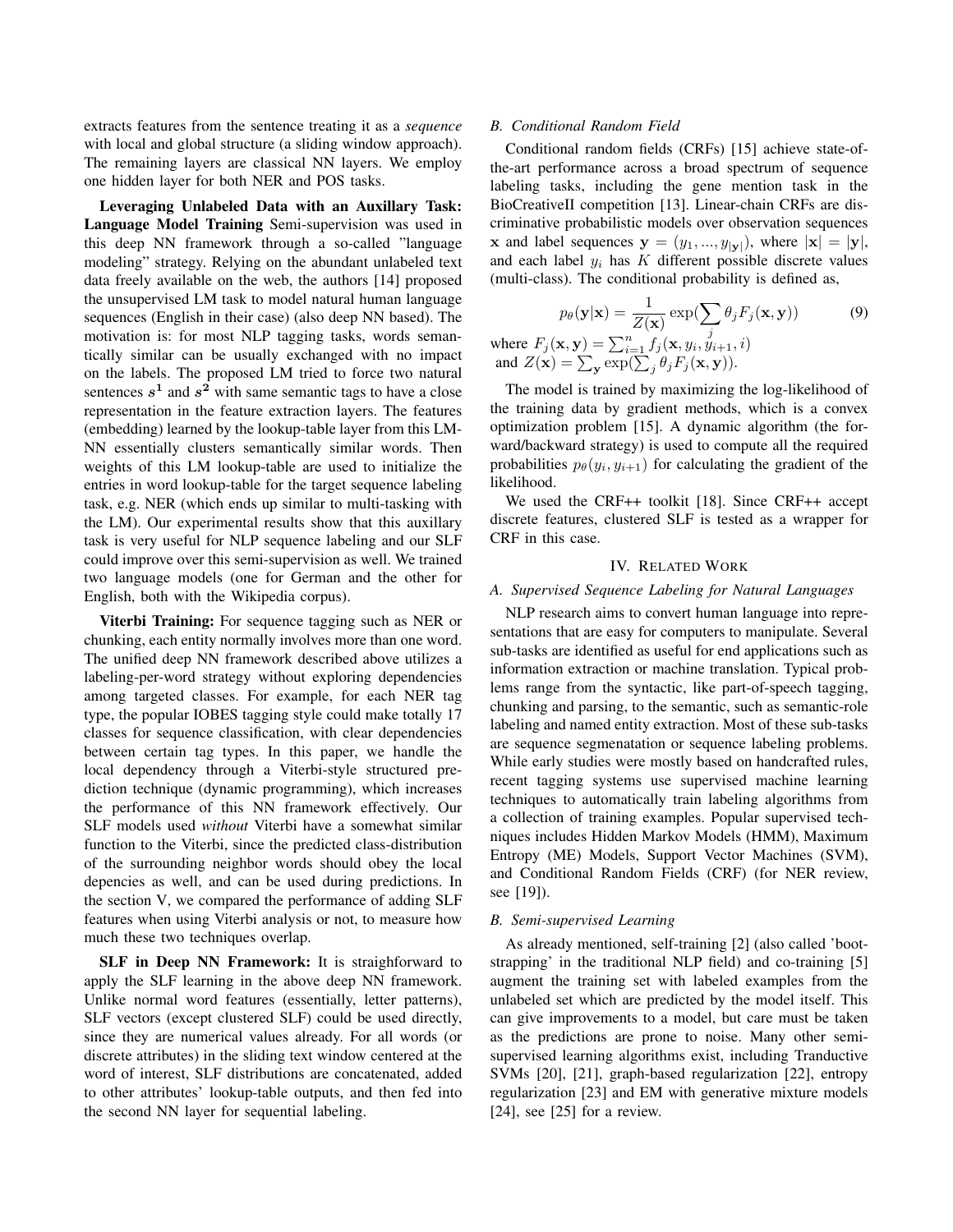Traditionally, generative models (with EM used on the unlabeled set) were dominant for structural learning tasks in NLP. Recently discriminative models ([26], [27]) have been shown to offer competitive performance over a variety of sequential and structured learning problems in NLP. Generative models generally do not achieve the same accuracy as discriminatively trained models, and therefore it is preferable to focus on discriminative approaches [1] in this paper. A number of semi-supervised learning systems can bootstrap from small sets of labeled data using discriminative learners, including self-training, co-training, and transductive SVM [20]. None of them seems to outperform the others across different domains, and each has its prons and cons.

*Self-training* can be used in combination with any discriminative learning model, but the predictions are prone to noise.

*Co-training* [5] is a weakly supervised learning technique in which the redundancy of the task is captured by training two classifiers using separate views of the same data. Pierce et al. [28] examined the scalability behavior of co-training on NLP tasks, and found that co-training is effective for learning from small amounts of labeled data but care must be taken due to possible degradation in the quality of bootstrapped data.

*Transductive SVMs* [20], [21] might learn better maxmargin hyperplanes with the use of unlabeled data, but their optimization procedure is non-trivial [21]. The authors of [21] proposed a practical procedure to adapt transductive SVM to large scale nonlinear cases. The largest scale tested in that paper includes just 1000 labeled examples and 60,000 unlabeled examples, which takes about 40 hours for training. Hence, apparently the scalability of this approach is limited, and impractical for the real natural language processing tasks.

*Graph-based* semi-supervised approaches make use of dependencies introduced between the labels of nearby examples on a constructed graph [22], [29]. These models train to encourage nearby data points to have the same class labels. They can obtain impressive performance using a very small amount of labeled data. However, since they model pairwise similarities among instances, most of these techniques require joint inference over the whole data set of size  $L+U$  at test time  $(O((L+U)^3))$ , which is not practical for a real NLP corpus.

*Entropy regularization* framework [1] has recently been proposed on linear-chain Conditional Random Fields (which are popular in NLP community). In its formulation, the traditional label likelihood (on supervised data) is augmented with an additional term that encourages the model to predict low entropy label distributions on the unlabeled set. However this technique was pointed out to be quite fragile and the solution might assign all tokens the same label [30].

Most of the above semi-supervised methods adapt well to thousand of training examples (including both labeled

| Table III                               |  |  |  |  |
|-----------------------------------------|--|--|--|--|
| NUMBER OF TOKENS USED IN FOUR NLP TASKS |  |  |  |  |

We tested four tasks: two CoNLL-2003 [11]) NER tasks, one POS task [12] and one GM task [13]. Unlabeled corpus includes subset of

| wikipedia English, ECI German corpus and pubmed abstracts. |                           |                |                  |  |
|------------------------------------------------------------|---------------------------|----------------|------------------|--|
| <b>Tokens Size</b>                                         | <b>Training (Labeled)</b> | <b>Testing</b> | <b>Unlabeled</b> |  |
| German NER                                                 | 206.931                   | 51943          | $\sim$ 60M       |  |
| English NER                                                | 203.621                   | 46.435         | $\sim$ 200M      |  |
| English POS                                                | 1,029,858                 | 126,528        | $\sim$ 300M      |  |
| Bio GM                                                     | 345,996                   | 116,944        | $\sim 900M$      |  |

and unlabeled data) only [31]. Except self-training and cotraining, other semi-supervised algorithms have scalability problems for realistic language modeling tasks, which normally involves hundreds of thousands labeled examples. Table III lists the size of both labeled and unlabeled corpora for the four NLP tasks we tested in this work. For instance, the two CoNLL-2003 [11] NER tasks have two hundred thousand training tokens and giga-word scale unlabeled corpora (Wikipedia). In this respect, our proposed SLF method is superior to many methods since it can make use of the extremely large amount of unlabeled data in the presence of a fairly large labeled set.

Finally, there are some methods that use auxiliary tasks on large unlabeled corpora for training sequence models (i.e. through multi-task learning). Ando and Zhang (2005) [32] proposed a method based on defining multiple tasks using unlabeled data that are multi-tasked with the task of interest, which they showed to perform very well on POS and NER tasks. The methods using auxiliary information can often find good solutions, however the selection of auxiliary problem requires significant insights. Similarly, the language model strategy proposed in Collobert et al. [14] is another type of auxillary task as above.

# *C. Semi-supervised Learning with Labeled Features*

Beyond the significant amount of work on semisupervised learning with small amounts of fully labeled data, there has been a growing interest in the use of background domain knowledge to augument supervised learning.

This includes a number of methods that make use of human-provided associations of features to particular classes (for example, a human annotator might label the word "cashback" to the document category "shopping"). The prior class-bias of features (called *'labeled features'* in the following) could be used to generate *pseudo labeled* examples that are then used for augumenting standard supervised learning [33], [34], [35]. This trend of work is orthogonal to the traditional semi-supervised category.

Schapire et al [33] utilized a set of features annotated with their associated majority labels to label pseudo-examples for boosting a logistic regression model. Similarly, Wu and Srihari [34] assigned labels to unlabeled documents with 'labeled features' and then use these pseudo-examples in conjunction with labeled examples to train a weighted margin Support Vector Machine with regularization. Later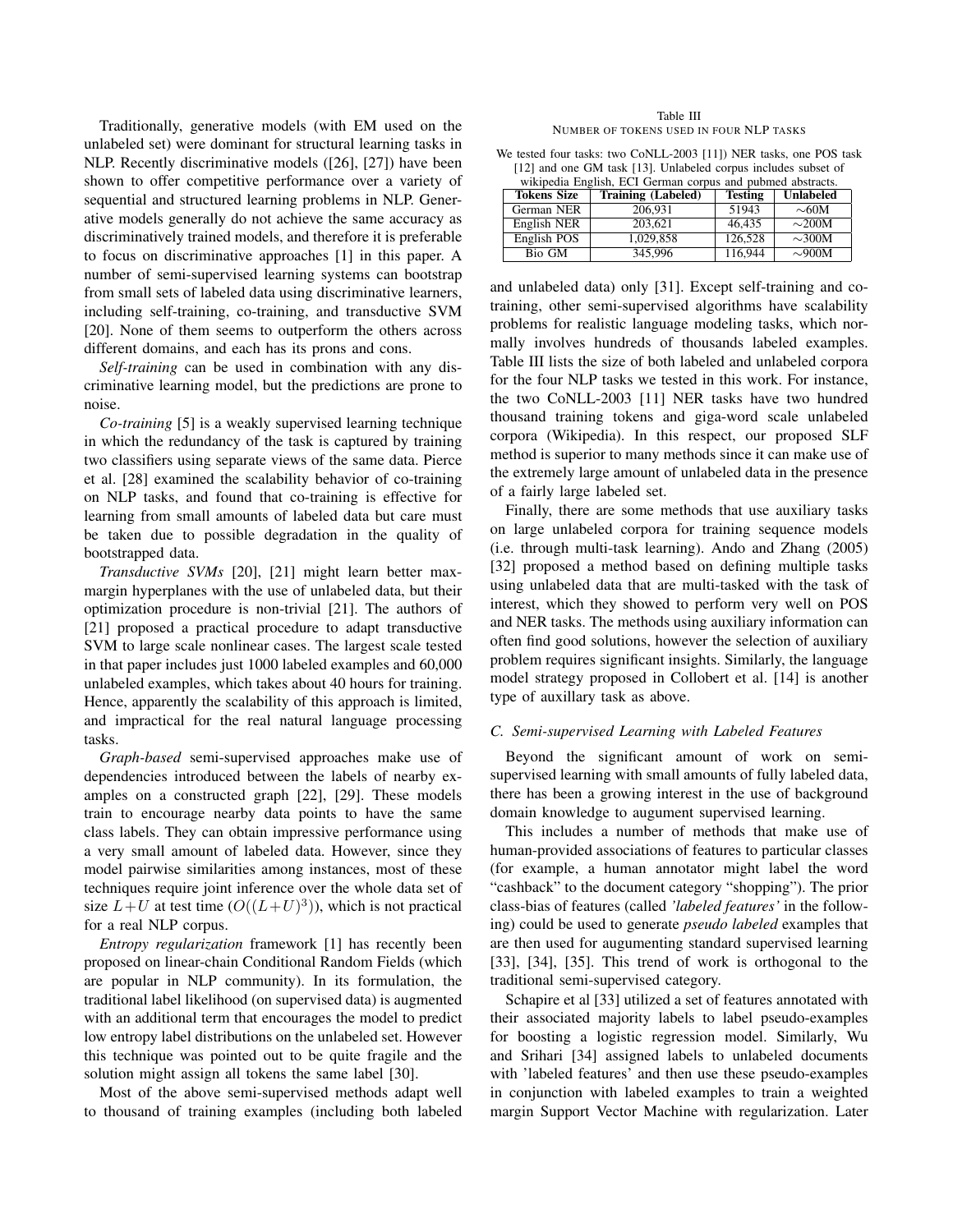Haghighi and Klein [36] explored similar "labeled features" for a "pseudo-example" strategy of training a generative MRF sequence model.

Unlike the above approaches, Druck et al. [35] utilized a generalization expectation (GE) criterion with soft constraint of the model's predictions on unlabeled instances using "labeled features". Similarly, Mann et al. [30] introduced GE to linear-chain CRFs for targeting sequence modeling problems which makes use of "labeled features" rather than "labeled instances".

In contrast to all above methods, our semi-supervised method induces features, *instead of examples*, from a large corpus of unannotated sentences in a supervised fashion. Our SLF method is orthogonal to traditional semi-supervised techniques and also orthonal to those approaches relying on "labeled features" (we do not use human annotations). As a wrapper approach, it can be combined with many of the other supervised and semi-supervised methods.

## V. EXPERIMENTS

#### *A. Datasets & Settings*

We first test our approach on the English and German NER datasets provided in the CoNLL-2003 shared task [11]. For each language, four files are provided, including a training file, a development file (for parameter tuning), a test file and a large file with unannotated data. For both languages, more than 200,000 training tokens exist in the provided training files (size of training/testing/unlabeled sets in Table III). The ECI data file provided in CoNLL-2003 [11] is used as our unlabeled corpus for semi-supervised learning of German NER. The English Wikipedia web pages is used for the English NER case. We then test basic SLF on the English POS data set described in [12].

For these three tasks, we used the unified deep Neural Network (NN) framework [14] as a base classifier for SLF. The first lookup-table layer maps words to 50-dimensional vectors (one vector for each word in the dictionary), the parameters of which are automatically *trained* during the learning process using backpropagation. The second layer is a classical layer of  $H$  hidden units (where  $H$  is optimized on the development set), and the final layer outputs probabilities of the class labels. The basic sequence labeling was handeled using a sliding window approach. We then extend this baseline with a Viterbi decoding of the entire sentence to incorporate local dependencies between target classes.

For the baseline deep NN model we tried various combinations of the following word features:

- For English NER, we use (i) words in a 7-word-window surrounding the current word, (ii) capitalization flags of the current and surrounding words (Caps); and (iii) gazetteer information, as provided by ConLL-2003;
- For German NER, we use (i) words in a 5-wordwindow surrounding the current word, (ii) capitalization flags of the current and surrounding words, (iii)

Table IV F1 SCORE ON THE TEST SET FOR GERMAN NER

For each choice of baseline (left column) applying SLF improves over it (right column). LM means using language model semi-supervision.

| <b>Method</b>                      | <b>Baseline</b> | $+(Basic SLF)$ |
|------------------------------------|-----------------|----------------|
| Words only                         | 45.89           | 51.10          |
| Words only + Viterbi               | 50.61           | 53.46          |
| All Features + LM                  | 72.44           | 73.32          |
| All Features + LM + Viterbi        | 74.33           | 75.72          |
| Word only $+$ Viterbi $+$ best SLF | 50.61           | 64.41          |

prefix and suffix (length up to 4) of the current and surrounding words, (iv) the POS tags of the current and surrounding words; and (v) the chunk tag of the current and surrounding words. (Note in this case no gazetteer lists are used).

• For English POS, we use (i) words in a 5-word-window surrounding the current word, (ii) capitalization flags of the current and surrounding words, (iii) stem-ends of the current and surrounding words.

We then test SLF using conditional random fields (using CRF++ tool) as a base classifier on the gene-namerecognition (GM) data set (the number of tokens in training/testing/unlabeled sets in Table III) from the 2006 BioCreativeII BioNLP competition [13]. For this GM task, we utilized the following word features: (i) words in a 5 word-window surrounding current, (ii) capitalization features of current and surrounding words, (iii) prefix and suffix (up to length 4) of current and surrounding words, (iv) string patterns of current and surrounding words. (Note we did not use any gazetteer lists).

In the following, we compare basic and extended SLF models over various baselines, including supervision alone, using Viterbi decoding or semi-supervision via LM .

# *B. Basic SLF: Comparison with Supervised Deep NN & Semi-Supervision via LM*

Table IV lists the test set performance of the German NER task using the F1 measure when applying basic SLF as a wrapper to various systems: using only word features (with and without a Viterbi decoding step), and using all features plus the language model (LM) based semi-supervised learning. In all cases SLF improves over the baseline. Our best performance of 75.72 (using all features + SLF) beats the state-of-the-art German NER performance of 75.27 which was reported in [32]. The best result during the competition was 74.17 [37].

We also considered taking our best model, and adding the SLF features predicted by it to a basic word-features only model (the last row of Table IV). This improved its accuracy from 50.61 to 64.1. Using the LM as well yields 72.45 (words+LM on their own are 69.05). This is interesting because these results do not require POS, chunk, stem or caps features any more, but are close to the state-of-the-art. As we mentioned in the section II-F, this shows that NER predictions relying on only basic word plus the well-trained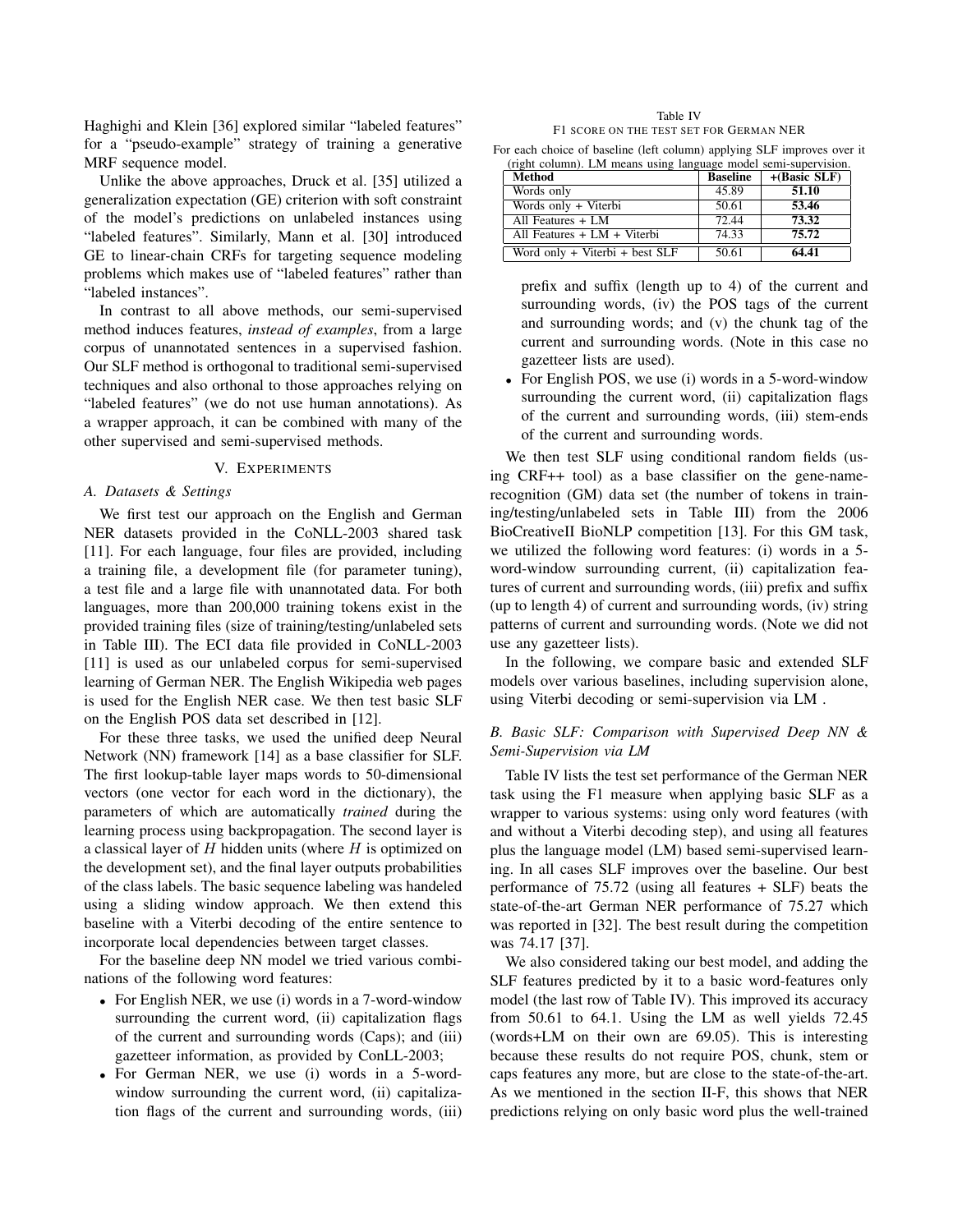Table V F1 SCORE ON THE TEST SET FOR ENGLISH NER

| SLF improves over each baseline. |                 |                |  |  |
|----------------------------------|-----------------|----------------|--|--|
| Method                           | <b>Baseline</b> | $+(Basic SLF)$ |  |  |
| Words $+$ Caps                   | 77.82           | 79.38          |  |  |
| Words + Caps + Viterbi           | 80.53           | 81.51          |  |  |
| All Features + LM                | 86.49           | 86.88          |  |  |
| All Features $+ LM + Viterbi$    | 88.40           | 88.69          |  |  |

SLF patterns, (from better models which include harder to compute features), could achieve much better performance and this setting could be a feasible choice for online NER systems.

In addition, we also tried a transductive setting with basic SLF where we use the test set as the unlabeled corpus to build class-distribution feature vectors. The results for German NER either only help marginally, or not at all. For instance, when using "All Features+LM", this setup achieves F1 72.04 which is even slightly lower than the supervised NN baseline (F1 72.44 in Table IV). Moreover, we tried counting words' class in the train or validation sets. The resulting word-class distribution vectors could be used instead of SLF. Adding them to German NER achieves similar performance as the transductive SLF (results not shown). These results show that the semi-supervision from using the large unlabeled set in SLF is important.

Table V provides results for the English NER task. Again, SLF improves over all baselines; our best result was 88.69. In contrast, the best performing method during the competition was 88.76, and [32] have since reported 89.31 using multi-task semi-supervision. Here, our slightly worse performance seems to be due to our weaker baseline method (before even applying SLF) compared to these approaches.

# *C. Attribute SLF: Comparison with Supervised Deep NN & Semi-Supervision via LM*

Table VI compared the performance of English POS with SLF applied to the deep NN, or not. Similar conclusions as with the two NER tasks were observed. The comparisons are under various settings (with different combinations of features added, and language model improvements). The best state-of-art [12] English POS system (as far as we know) achieved the token level error rate 2.76%. We could see that with only words, cap feature and stem-end feature, our SLF improves the deep-NN system to the state-ofthe-art POS performance. The key word "attribute" in the last column means that we added not only the basic SLF feature for word but also added the attribute SLF features for 'caps' and 'stem-end' attributes. Attribute SLF makes improvements on basic SLF over both supervised baseline alone and semi-supervision LM.

# *D. Clustered & Boundary SLF: Comparison with CRF*

The BioCreativeII GM [13] data set involves a sequence tagging task which looks for gene/protein names in a bioliterature text corpus. Since almost all the top teams in

| Table VI                              |  |  |  |
|---------------------------------------|--|--|--|
| TOKEN LEVEL ERROR RATE OF ENGLISH POS |  |  |  |

Attribute SLF improves over supervised baseline and semi-supervised LM. Our best POS performance achieves the state-of-the-art. (Attr: Attribute).

| Method            | <b>Baseline</b> | $+(Basic SLF)$ | $+(Attr SLF)$ |
|-------------------|-----------------|----------------|---------------|
| Words only        | 4.99            | 4.06           |               |
| Words only + LM   | 3.93            | 3.89           |               |
| All Features      | 3.28            | 2.99           | 2.86          |
| All Features + LM | 2.79            | 2.75           | 2.73          |

Table VII F1 SCORE ON THE TEST SET FOR BIOCREATIVEII GM

Clustered SLF and Boundary SLF added on CRF. Both improves over the supervised CRF when using only words or all word attributes.

| Method       | <b>Baseline (CRF)</b> | +Clustered SLF       |
|--------------|-----------------------|----------------------|
| Words+Caps   | 82.02                 | <b>84.01</b> (basic) |
| Words+Caps   | 82.02                 | $85.24$ (boundary)   |
| All Features | 86.34                 | $87.16$ (boundary)   |

BioCreativeII GM competition [13] utilized CRF, we tried to use CRF on this sequence tagging problem as well. We used CRF++ as our baseline and apply clustered SLF as a wrapper semi-supervised approach. Considering there are only two classes in this tagging task (gene name or not), we tested boundary SLF on this corpus as well.

Table VII uses F1 test score to compare GM performances under multiple setups. We could see that both clustered basic SLF and clustered boundary SLF improve over CRF supervised baselines. Boundary SLF shows better improvements compared to basic SLF.

The best performance achieved here (F1 87.16 in the last row of Table VII) is slightly lower than the best team (87.21 F1 test) in the BioCreativeII GM competition. Here we used only basic word, "caps" features, string patterns and prefix/suffix attributes. All top teams in the competition used many other word attributes, such as POS, and they all utilized other complex techniques such as the bidirectional training of models and extensive domain lexicons. In summary, SLF could improve CRF on this GM corpus effectively and we could achieve state-of-the-art performance using only basic word features.

## *E. Comparison with Self-training*

We applied self-training to the same baseline methods to compare to the performance of SLF. There are numerous variants of self-training. We adopt the following weighting scheme: given L training examples, we choose  $L/R$  (R is a parameter to choose) unlabeled examples to add in the next round's training. By varying  $R$ , we get a range of impacts from self-training.

Table VIII and Table IX give results of self-training for the English and German NER tasks. Table X provides the results for English POS. For all three corpus, self-training only helped marginally, or not at all, depending on the parameters.

The above comparison indicates that SLF has better behavior than self-training with a random selection strategy. Since there exist many selection strategies for self-training, other selection techniques might bring improvements, see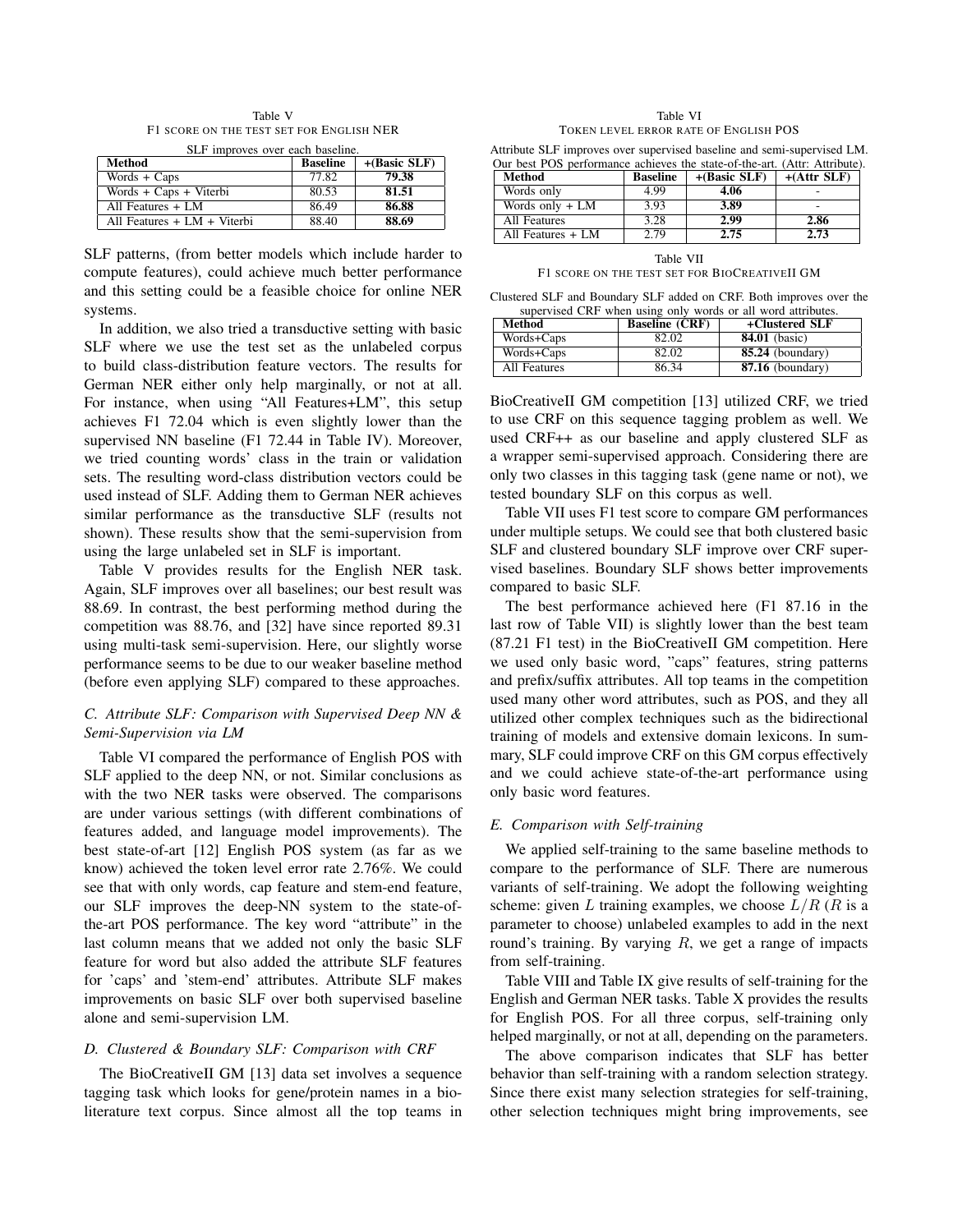| Table VIII                                 |  |  |  |
|--------------------------------------------|--|--|--|
| TEST F1 OF GERMAN NER USING SELF-TRAINING. |  |  |  |

| Method     | <b>Baseline</b> | $R=1$ | $R=10$ | $R=100$ |
|------------|-----------------|-------|--------|---------|
| Words only | 50.61           | 47.07 | 47.92  | 47.9    |
| A11+I M    | 74.33           | 73.42 | 74.41  | 73.9    |
|            |                 |       |        |         |

Table IX TEST F1 OF ENGLISH NER USING SELF-TRAINING.

| Method     | <b>Baseline</b> | $R=1$ | $R=20$ | $R=100$ |
|------------|-----------------|-------|--------|---------|
| Words only | 80.53           | 79.51 | 81.01  | 80.85   |
| A11+I M    | 88.40           | 87.64 | 88.07  | 88.17   |

Table X ENGLISH POS USING SELF-TRAINING.

| Method     | <b>Baseline</b> | $R=1$ | $R=20$ | $R=100$ |
|------------|-----------------|-------|--------|---------|
| Words only | 4.99            | 5.08  | 5.10   |         |
| ∆ 11⊥I M   | 2.79            | 2.79  | 2.80   | 2.81    |

e.g. [9], [7] for other strategies. Still, these heuristic choices are difficult and need careful tuning [7]. In contrast, the proposed SLF method does not seem to suffer from these issues.

Further, the performance in multiple rounds of selftraining might oscillate because of degradation by noisy labels (see e.g. [7], [8]). We observed that basic SLF's iterative training gives stable results. Figure 2 shows the test F1 from the iterations (as a wrapper for the "All features + LM + Viterbi" baseline) for the German NER set. It appears to converge in only a few iterations.

## VI. CONCLUSIONS

In this work we proposed a novel semi-supervised algorithm for learning features from a large unlabeled corpus in a supervised fashion. These features try to model classdistribution patterns for words or word attributes. We applied this method and several extensions to four classical labeling tasks, where we obtained improvements over the supervised and semi-supervised baselines tested. Our method is highly scalable, contains no difficult parameters to tune, and we found it to be empirically robust.

The proposed method can easily be extended to other cases or domains. For example, instead of calculating predicted class distributions for each word, we could consider n-gram distributions instead. Moreover, one can generalize beyond word-level evaluation tasks. For instance in text categorization problems (document classification or sentiment analysis) a word's class distribution is the distribution of labels of *documents* that contained that word.

# **REFERENCES**

[1] F. Jiao, S. Wang, C.-H. Lee, R. Greiner, and D. Schuurmans, "Semi-supervised conditional random fields for improved sequence segmentation and labeling," in *Proceedings of the 21st International Conference on Computational Linguistics and 44th Annual Meeting of the Association for Computational Linguistics.*, 2006, pp. 209–216.



Figure 2. Test F1 over basic SLF rounds on German NER.

- [2] H. Scudder, "Probability of error of some adaptive patternrecognition machines," *IEEE Transactions on Information Theory*, vol. 11, no. 3, pp. 363–371, 1965.
- [3] R. J. Kate and R. J. Mooney, "Semi-supervised learning for semantic parsing using support vector machines," in *Proceedings of the Human Language Technology Conference of the North American Chapter of the Association for Computational Linguistics, Short Papers (NAACL/HLT-2007)*, 2007, pp. 81–84.
- [4] Z. Kozareva, B. Bonev, and A. Montoyo, "Self-training and co-training applied to spanish named entity recognition," in *MICAI 2005: Advances in Artificial Intelligence*, 2005.
- [5] A. Blum and T. Mitchell, "Combining labeled and unlabeled data with co-training," in *COLT' 98:*. New York, NY, USA: ACM, 1998, pp. 92–100.
- [6] M. Collins and Y. Singer, "Unsupervised models for named entity classification," in *Proceedings of the Joint SIGDAT Conference on EMNLP*, 1999, pp. 100–110.
- [7] H. Shan and D. Gildea, "Self-training and co-training for semantic role labeling: Primary report," University of Rochester, Comp. Sci. Dept., Tech. Rep. TR891, 2006.
- [8] T. Zhang, F. Damerau, and D. Johnson, "Text chunking using regularized winnow," in *ACL '01: Proceedings of the 39th Annual Meeting on Association for Computational Linguistics*, Morristown, NJ, USA, 2001, pp. 539–546.
- [9] H. Daumé III, "Cross-task knowledge-constrained self training," in *Proceedings of the 2008 Conference on Empirical Methods in Natural Language Processing*, Honolulu, Hawaii, October 2008, pp. 680–688.
- [10] Y. Qi, R. Collobert, P. Kuksa, K. Kavukcuoglu, and J. Weston, "Combining labeled and unlabeled data for word-class distribution learning," in *CIKM'09: Proceedings of the eighth ACM Conference on Information and Knowledge Management*. ACM, 2009.
- [11] Erik and F. De Meulder, "Introduction to the conll-2003 shared task: language-independent named entity recognition," in *Proceedings of the seventh conference on Natural language learning at HLT-NAACL 2003*, 2003, pp. 142–147.